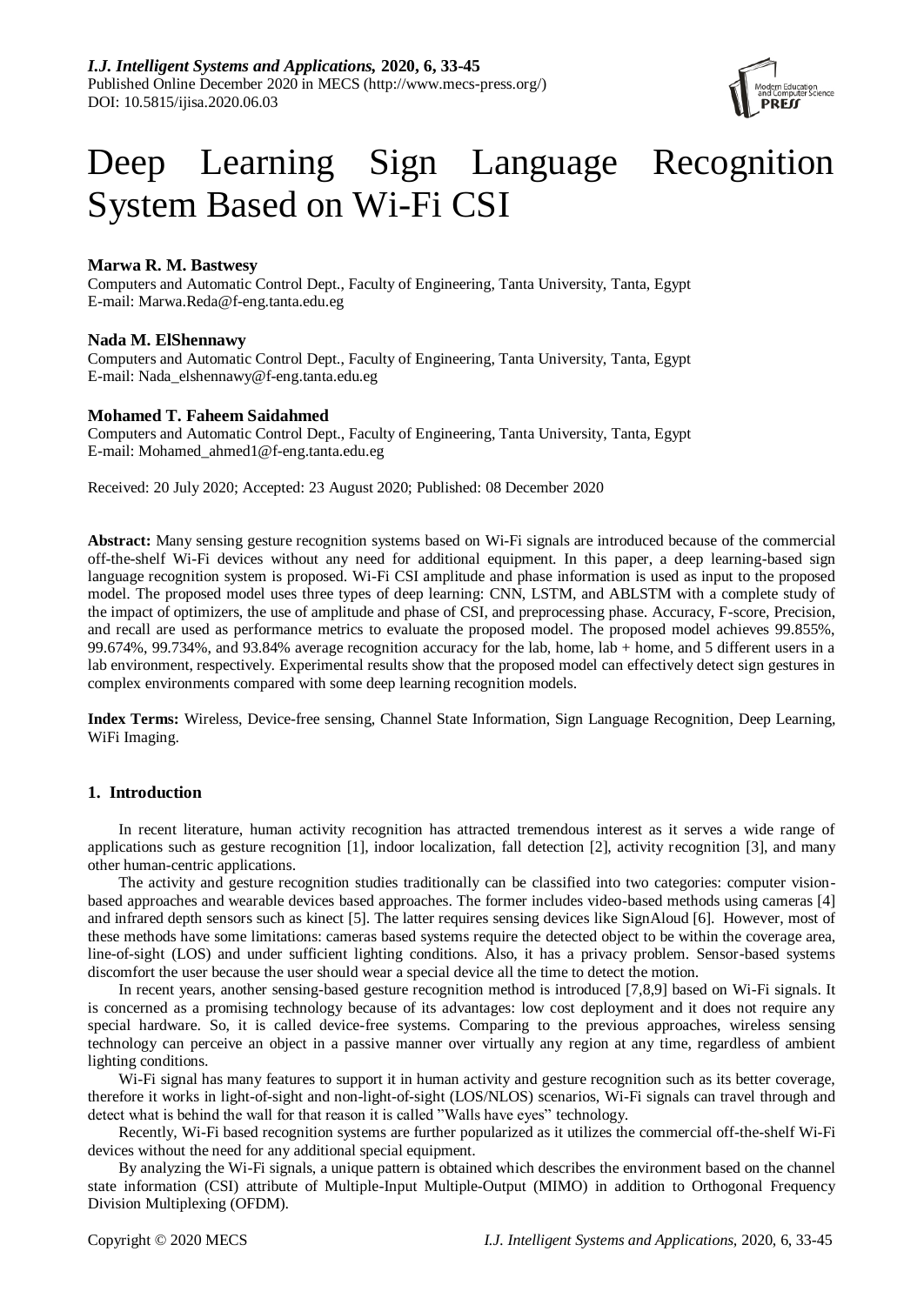In SignFi [10] is a sign language recognition system based on Wi-Fi CSI. The authors presented a 9-layer CNN deep learning model for gesture recognition after pre-processing raw CSI measurements. SignFi achieves 98.91%, 98.01%, 94.81%, 86.66%, 98% recognition accuracy in the home, lab, home+lab, 5-users, and self test, respectively.

In this paper, a deep learning framework based on WiFi channel state information (CSI) based on the convolution

neural network (CNN), Long Short Term Memory (LSTM), and Attention based Bidirectional Long Short-Term Memory (ABLSTM) are presented to recognize a sign word. The amplitude and phase information of a CSI waveform as features represented the correlation between the Wi-Fi CSI and the sign word are leveraged.

The main limitation of existing solutions is that all gesture recognition systems lack the ability to recognize gestures in a complex environment with different users.

The objective of this research is to improve the classifications of sign gestures in the complex and multi-human environment.

The main contributions of this paper are summarized as follows:

- Both CSI amplitude and phase are used as base signals to build a unique pattern for each sign gesture.
- We propose CNN deep learning framework for Wi-Fi CSI based gesture recognition.
- We study the impact of signal preprocessing, and the importance of CSI phase information in a multi-human environment.

The rest of this paper is organized as follows: background and the related works are reviewed in section II. In section III, the problem formulation and the proposed model are presented. The performance evaluation of the proposed model is introduced in section IV. Finally, the conclusions and future works are listed in section V.

## **2. Backgroung and Related Works**

Wireless gesture recognition system based on Wi-Fi signals recently has great attention because of its features. A passive device-free wireless gesture recognition system based on Wi-Fi signals can be classified into three major categories: Radio Frequency (RF) based approaches, Received Signal Strength (RSS) based approaches, and Channel State Information (CSI) based approaches. Here, some of previous approaches are reviewed to describe the latest developments in device-free gesture recognition systems.

## *2.1. Radio Frequency (RF) based approaches*

In this approach, a special purpose hardware called Software Defined Radio (SDR) that provides informative features of signals with devices like Universal Software Radio Peripheral (USRP) and Radio-frequency identification (RFID) readers are implemented for device-free recognition system. These systems have the ability to track human positions through walls and detect simple hand gestures.

In 2013, Pu et al. presented WiSee [9] recognized nine gestures and achieves 94% recognition accuracy by employing a USRP receiver to extract the Doppler shifts from the reflected Orthogonal Frequency Division Multiplexing (OFDM) Wi-Fi signals caused by body gestures.

In 2015, Wang et al. proposed the RF-IDraw system [11] which had been designed with commercial RFID readers and tags. RF-IDraw leverages the in-air hand gestures to interact with a device by a virtual touch screen. RF-IDraw achieves 97.5% character recognition accuracy and 92% word recognition accuracy. However, such systems suffer from burdensome cost installation as they require special purpose devices whose costs are high In contrast, CSI systems require only access point to transmit Wi-Fi signals which are now ubiquitously available everywhere and a receiver to receive signals.

## *2.2. Received Signal Strength (RSS) based approaches*

Here, RSS values that can be extracted from Wi-Fi signals are used in recognition systems. RSS is a measure of signal amplitude.

In 2013, Sigg et al. introduced [12] RSS based recognition system. It achieved 71.6% recognition accuracy using Decision tree algorithm and 72.2% recognition accuracy kNN algorithm for walking, standing, lying down, and crawling activities.

In 2015, Abdelnasser et al. proposed WiGest [1] which builds on the commercial off-the-shelf (COTS) Wi-Fi devices and analyzes the variations in strength values of the received Wi-Fi signals compared to the transmitted signal, Received Signal Strength (RSS) values, due to hand movement. The WiGest system aims to track the user's hand gestures around his mobile without holding it and map them to perform a certain action. WiGest achieved 87.5% accuracy, using a single access point and 96% using three overhead access points. However, RSSI is an inefficient measure as it cannot give detailed information about each feature. Moreover, the performance of RSS-based systems degrades under complex environments owing to the fluctuations of RSSI values caused by multipath changes. Meanwhile, RSS-based gesture recognition systems lack the ability to detect gestures through walls and in a complex environment.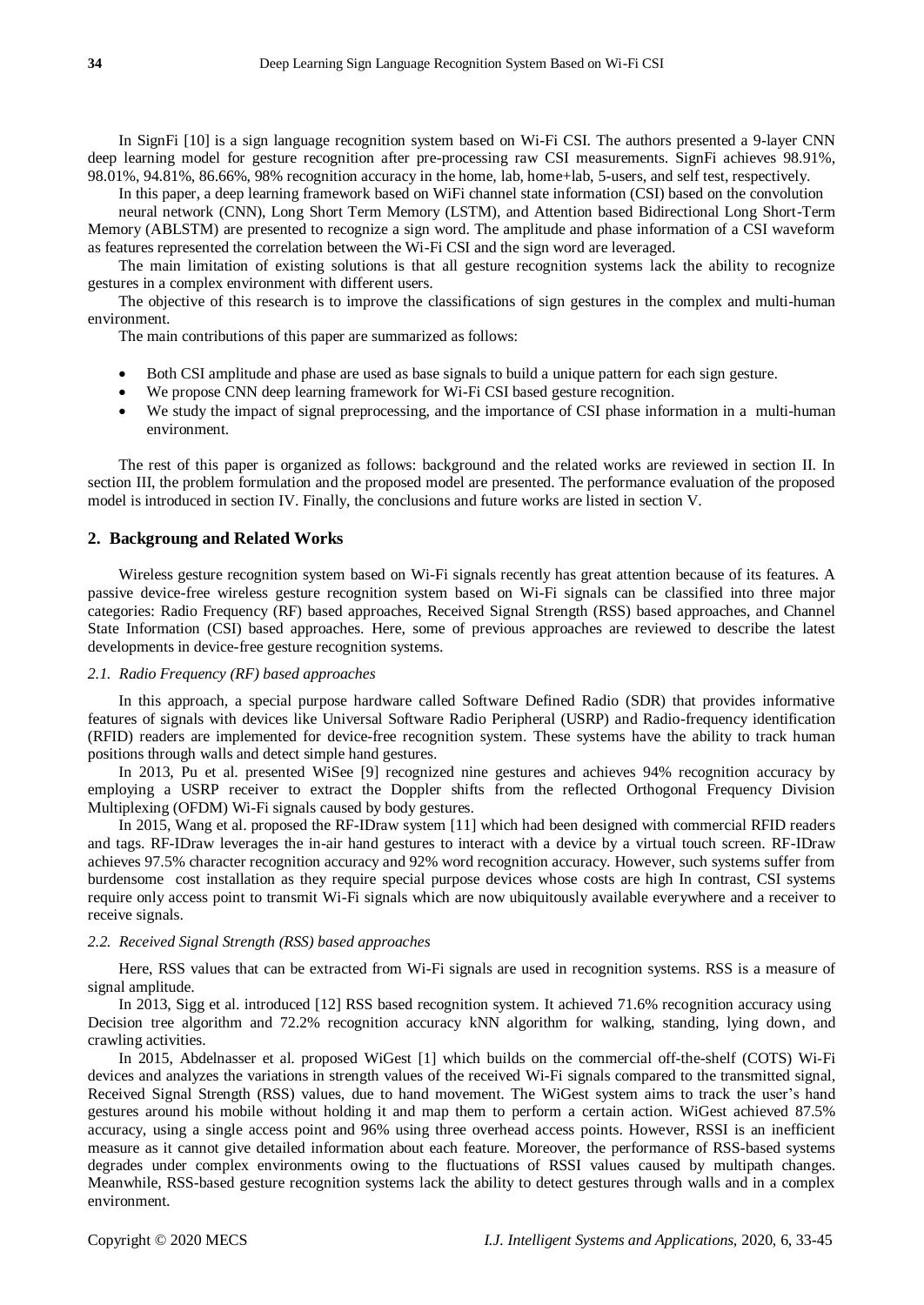# *2.3. Channel State Information (CSI) based approaches*

Channel State Information (CSI) is a more informative metric than RSSI. CSI contains unique fine-grained information for each gesture.

In 2015, a CSI based activity recognition system that leverages the correlation between the amplitude of CSI waveforms and different human activities is introduced [13]. CARM achieved more than 96% recognition accuracy between eight activities.

Also, in [14] a hand gesture recognition system based on CSI, WiG is proposed. WiG achieved a 92% and 88% recognition accuracy for line-of-sight(LOS) scenario and non-line of sight(NLOS) scenario, respectively.

In 2016, WiFinger is developed in [15] which is a finger gesture recognition system based on CSI values. WiFinger built a unique pattern in the amplitude of the CSI waveform for each finger gesture. WiFinger achieved more than 90% recognition accuracy for nine digits gesture from American Sign Language(ASL).

Also, In [8], WiGer is presented. It leverages the changes in the amplitude of CSI due to hand gestures. WiGer achieved more than 92% recognition accuracy in six scenarios for 7 gestures.

In 2018, WiCatch is presented [16]. It works based on the relationship between the variations of CSI and hand gestures to decrease the interference between signals and preserve the weak signals caused by hand gestures. WiCatch applies a novel interference elimination algorithm. WiCatch achieves more than 94% recognition accuracy between two hand gestures.

In summary, all previous approaches still suffer from an accurate detection gesture in complex environments. In contrast, this research is able to recognize the different hand, arm, head, and finger gestures with acceptable accuracy in different environments.

# **3. Proposed Model**

#### *3.1. System Overview*

In this paper, a deep learning framework based on Wi-Fi channel state information (CSI) is proposed as shown in Fig.1. To recognize a sign word, three different deep learning methods are used: CNN, LSTM, and ABLSTM.



Fig.1. Flow chart of the proposed model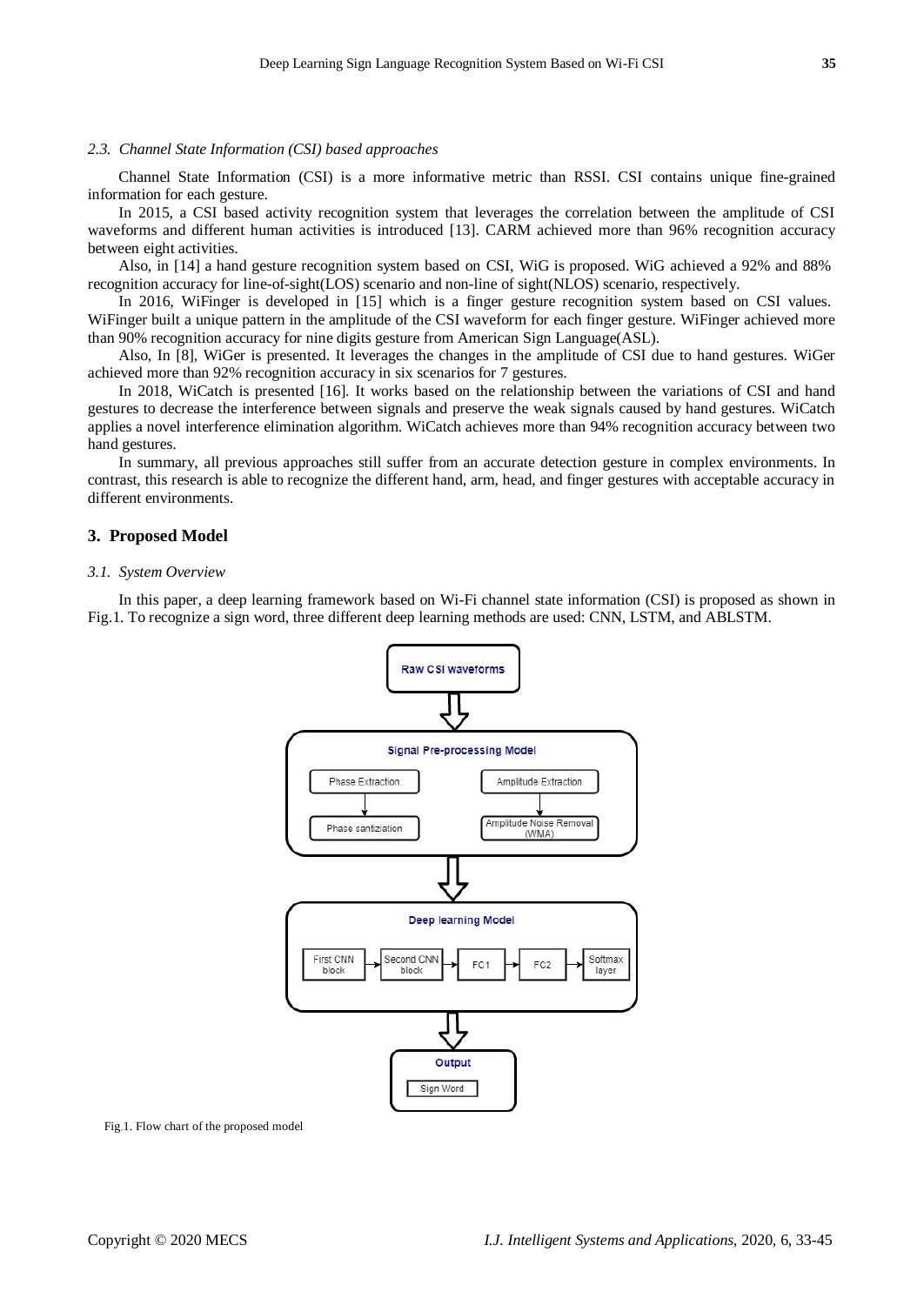Our system consists of the following stages:

- 1. Input phase: Raw CSI data collected by SignFi[10]
- 2. Signal processing phase: weighted moving average on CSI amplitude and phase calibration algorithm on CSI phase to preserve the original waveform information
- 3. Classification phase: the combination of preprocessed amplitudes and phases is fed to the used CNN deep learning algorithm which consists of two convolution blocks and two fully connected layers followed by softmax layer which works as a classifier.

Our model is worked based on mainly three tiers. The first one is extracting Wi-Fi CSI amplitude and phase that represent the sign word. The second tier, the signal pre-processing phase. Finally, the classification phase is built.

## *3.2. The channel state information*

Channel state information (CSI) is a fine grained informative and stable measurement. In wireless communication, CSI conveys the characteristics of the physical environment which describes how Wi-Fi signals propagate in the channel between the transmitter and the receiver with the effects of reflections and refractions.

In the frequency domain, the Wi-Fi channel with multiple transmitting and multiple receiving antennas (MIMO) can be expressed as in equation (1) [17]:

$$
Y = H^*X + N \tag{1}
$$

*where*

|   | Received Signal Vector                              |
|---|-----------------------------------------------------|
| H | complex channel matrix that contains the CSI values |
|   | <b>Transmitted Signal Vector</b>                    |
|   | Noise Vector                                        |

The CSI is estimated for each Orthogonal Frequency Division Multiplexing (OFDM)subcarrier in IEEE 802.11n links [18]. The CSI for each subcarrier can be represented as:

$$
h = |h|e^{i\theta} \tag{2}
$$

where |h| and Θ are the amplitude and phase respectively. The variations of the CSI amplitude and phase for each subcarrier in time represent unique CSI features.

# *3.3. Signal Preprocessing*

The collected CSI stream from the Commercial-Off-The-Shelf (COTS) Wi-Fi devices is distorted [19-13] due to multi-path propagation in the environment, transmission power variations, the mismatch between the transmitter and receiver clocks, and frequencies and the errors of hardware and software. So, we need to reduce the CSI amplitude and phase noises by using a filter in the pre-processing signal phase. In our model, Weighted Moving Average (WMA) filter and phase sanitization are used to remove the randomness in CSI amplitude and phase, respectively.

1. Amplitude Noise Removal: WMA filter is applied to reduce the environmental variations in the CSI amplitude. Fig.(2a). and Fig.(2b). show the CSI amplitude for extracted subcarrier No.3 before and after the noise elimination by using WMA filter.



Fig.2. Signal processing for our proposed framework

WMA uses equation (3) [20] to get the weighted average values.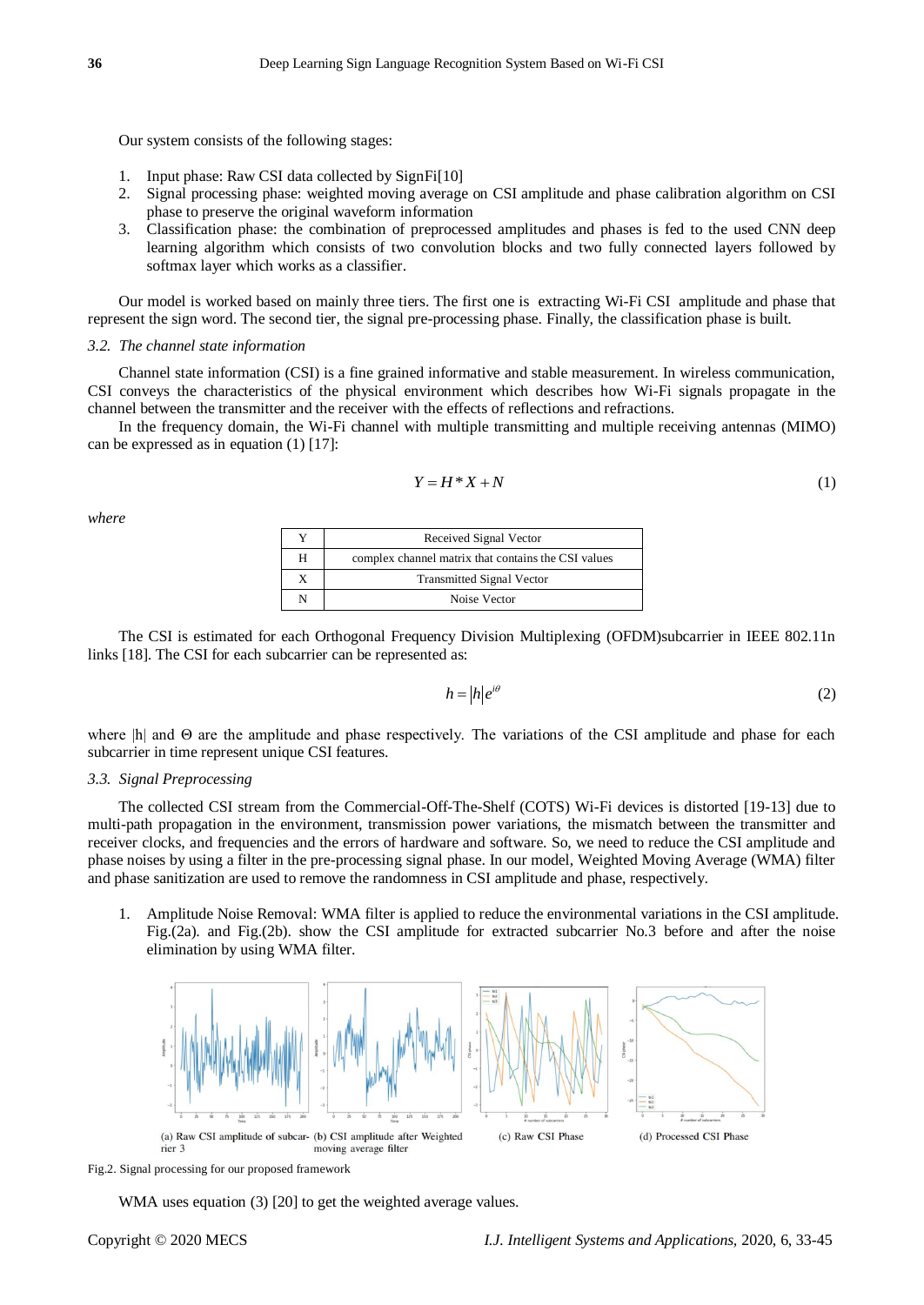$$
A_{i} = \frac{1}{m + (m-1) + ... + 1} \cdot [m \cdot A_{i} + (m-1) \cdot A_{i-1} + ... + A_{i-m+1}]
$$
\n(3)

*where*

| $A^{\prime}$ | Wighted average amplitude at time $t_i$ by its historical m values |
|--------------|--------------------------------------------------------------------|
| m            | Degree the current value is related to the historical records [2]  |

In our model, WMA filter has m=30.

2. Phase Sanitization: The CSI phase values are random due to the Carrier Frequency Offsets (CFO) and Sampling Frequency Offsets (SFO) between the transmitter and the receiver which cause random phase shifts. Therefore, we employ the phase sanitization method [21] to eliminate the random values and preserve the information reflecting sign details. The measured CSI phase  $\Phi_i$ ' from the i<sup>th</sup> subcarrier can be expressed as in equation  $(4)$  [3]:

$$
\phi_i = \phi_i - 2\pi \frac{k_i}{N} \delta + \beta + Z \tag{4}
$$

*where*

| Ф, | True phase                                                             |
|----|------------------------------------------------------------------------|
| k, | Subcarrier index                                                       |
|    | Size of Fast Fourier Transform (FFT) which is 64 in IEEE 802.11 n [22] |
|    | Timing offset at the receiver due to SFO                               |
|    | Phase offset due to CFO                                                |
|    | Noise                                                                  |

As shown in Fig.(2c)., the raw CSI phases are folded within the range[ $-\pi,\pi$ ]. From equation 4, due to the unknown values of δ and β , we can not obtain the real phase. Phase sanitization is also used for phase calibration, which used to remove the effects of SFO and CFO that represented in δ and β, respectively, by utilizing the linear fit after unwrapping the CSI phases to get the true phase values [20].

Fig.(2c). shows the raw CSI phase before applying the phase sanitization technique, where the processed CSI phase is shown in Fig.(2d).

#### *3.4. Gesture recognition algorithm*

Deep neural networks with convolution neural networks (CNNs) are employed to recognize the gestures in our feature extraction phase. CNN is used to extract a unique feature for corresponding sign word based on CSI amplitude and phase of this word.



Fig.3. Overview of our proposed framework

The proposed CNN model is illustrated in Fig.3. It has three tiers: Input layer, Feature extraction, and finally, classification.

# *A. Input layer tier*

In SignFi application, the size of each CSI matrix is  $size(csi) = (1,3,30)$  and there are 200 CSI samples for each sign gesture. So, the size of each CSI trace for each sign gesture is (3,30,200) [10]. In the input layer tier, the pre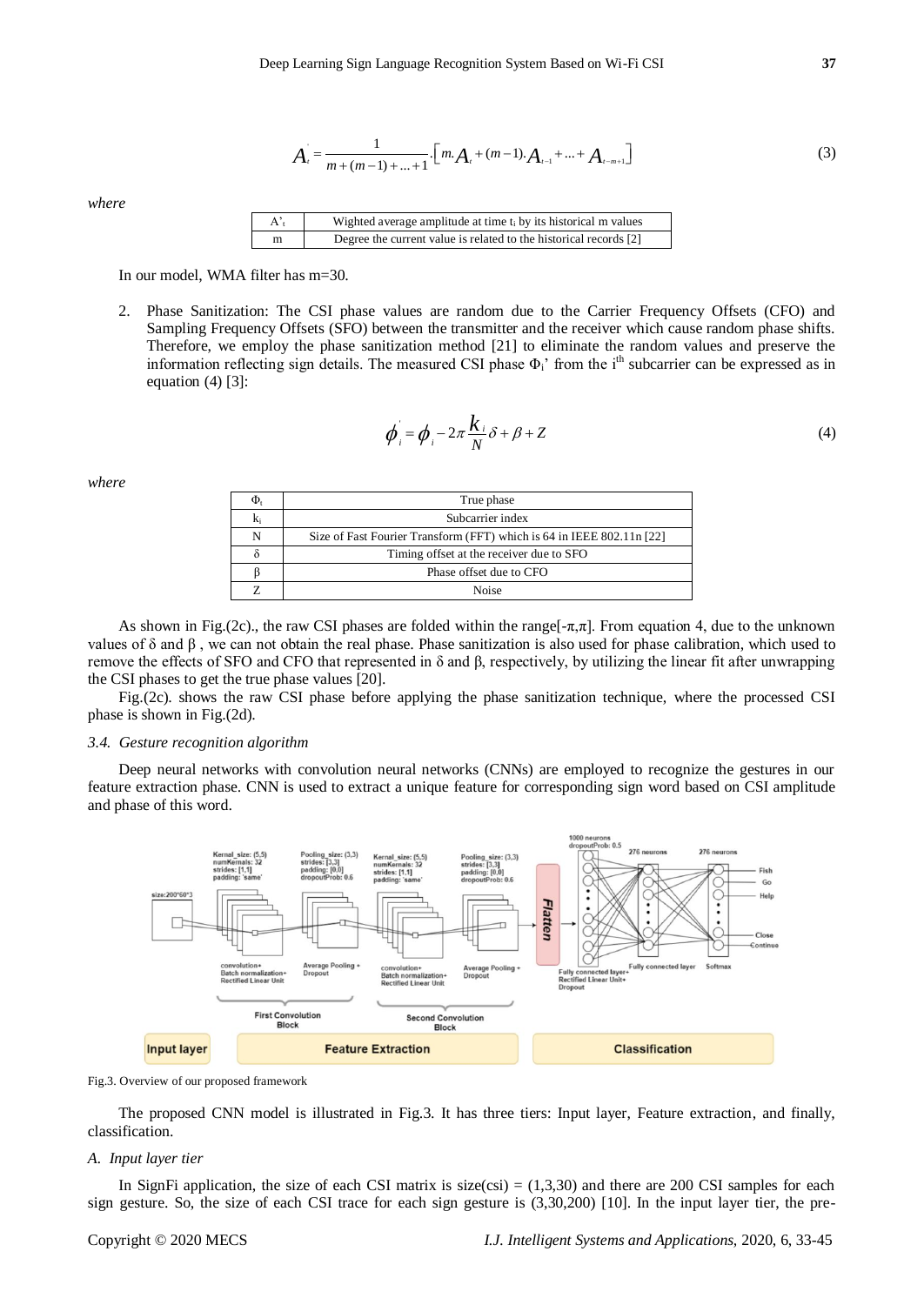processed CSI amplitude and phase are concatenated and reshaped from (3,30,200) for each to single input (200,60,3).



Fig.4. Impact of batch normalization, pooling and number of CNN blocks on recognition accuracy using 5 flod cross validation.

#### *B. Feature Extraction tier*

This tier consists of two CNN blocks. Each of them has convolution layer, batch normalization layer, Rectified Linear Unit (ReLU) layer, average pooling, and dropout layer sequentially.

- Convolution Layer: It consists of 32 filters; each has 5 x 5 size and stride equals 1. Also, a border of zeros are added around input edges by making padding equals 1 to apply the convolution operation on all inputs. The output of this layer is a set of feature maps which are the input of the next layer.
- Batch Normalization Layer: The inputs are normalized to speed up the training process and improve the performance of the network by preventing the impact of overfitting.
- ReLU Layer: The Rectified Linear Unit (ReLU) layer is a nonlinear activation function. It sets any input value less than zero to zero. Its formula is as follows:

$$
f(x) = \max(0, x) \tag{5}
$$

- Average Pooling Layer: The role of pooling layer is reducing the number of connections to decrease the number of parameters to be learned in the network. In this framework, average pooling is applied with size 3 x 3 that returns the average of the input within this window and stride equals 3.
- Dropout Layer: The dropout layer is used to avoid overfitting in the training stage. It makes the overall network performance better. It randomly eliminates some of its inputs which have a certain probability.

A comprehensive study was done about: the batch normalization layer, pooling layer, and number of CNN block. It is presented in Fig.4.

Fig.4a. shows the impact of the used CNN block numbers. Our study is done with 4 scenarios (without CNN, 1 CNN, 2 CNN, and 3 CNN), as clearly seen in Fig.4a., two CNN block has the best accuracy value.

The study of batch normalization is shown in Fig.4b. For 2 CNN block, we study four cases, without batch normalization layer in both block, without batch normalization layer in the first block and with batch normalization layer in the second one, first and second block have with and without batch normalization layer, respectively, and finally, the both CNN has batch normalization layer. The results show that the use of batch normalization layer in both CNN block has the best accuracy value.

Fig.4c. shows the impact of pooling layer study by using the two most used methods (MAX and AVG pooling), the results reveal that the use of average pooling method for both CNN block achieves the highest accuracy value.

Our final conclusion is that the batch normalization layer has a major role in the feature extraction tier. But, the used method of pooling layer and the number of CNN block is changed based on the application of the framework.

#### *C. Classification tier*

- Fully-connected Layer: Two fully connected neural network layer are used. It plays an important role in the combination of all the learned features from the previous layers to share in the classification process. Two fully connected layers are used with size 1000 neurons and 276 neurons, respectively. The first one has ReLU activation function and a dropout rate equals 0.5. The second one is equal to the number of classes which equals 276.
- Softmax Classification Layer: It applies the softmax function to assign each CSI input to one of the 276 sign classes based on the predicted probabilities.

During the training process, Stochastic Gradient Descent with Momentum (SGDM) [23] optimization algorithm is used to update weights and biases during with 0.02 learning rate and 0.9 momentum.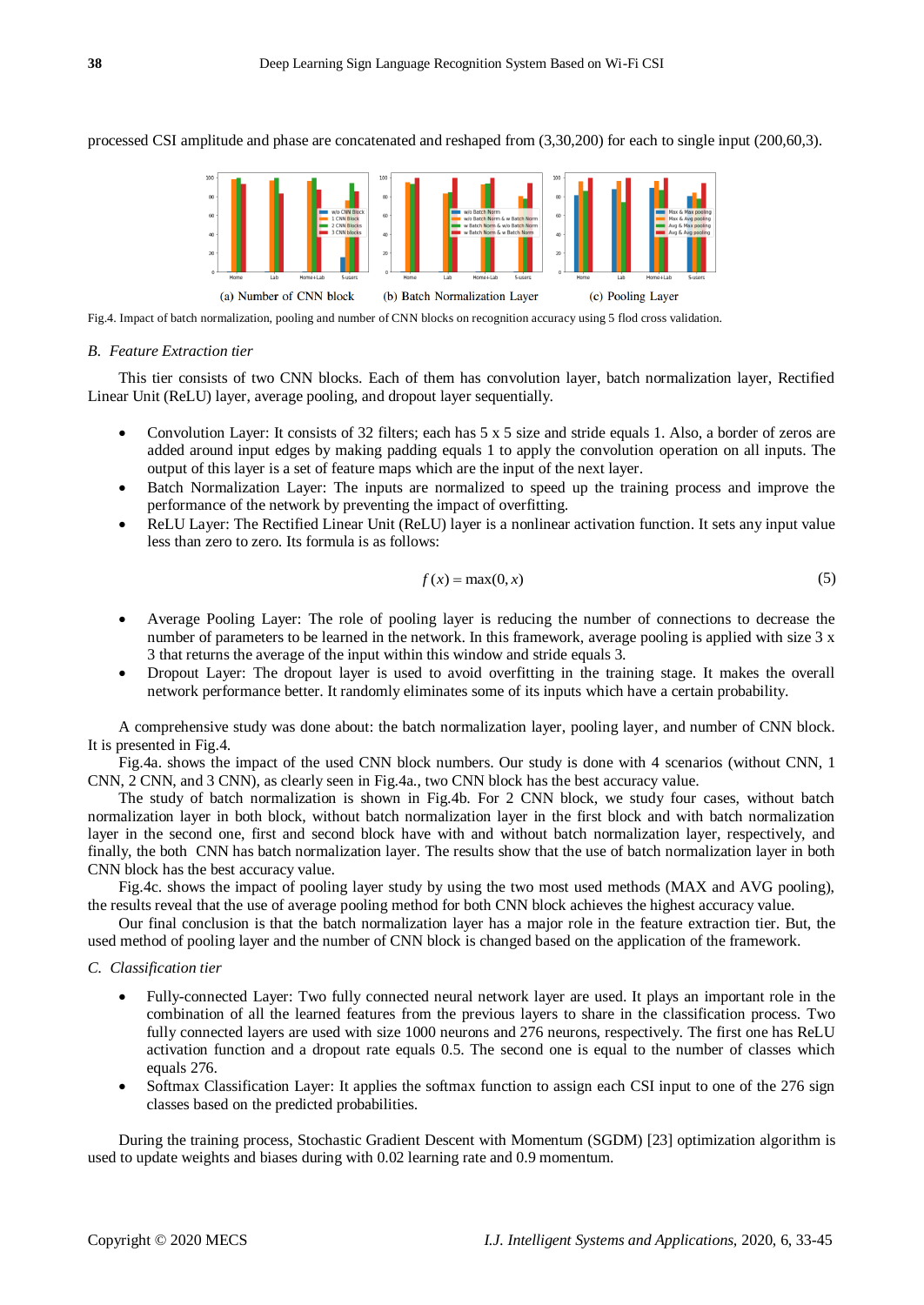# **4. Implementation and Evaluation**

In this paper, gesture recognition based on Wi-Fi CSI is proposed. Deep learning is used in the proposed model. The proposed model is compared with the models introduced in [10,24,25,26] with respect to recognition accuracy. The experimental data was analyzed on Google Colab with pro version and 2 Tera. In Google Colab, we had a server with 26 GBytes Ram and P100 GPU. This model is implemented using Python 3.6 and Keras which is a Python deep learning library [27]. This section is divided into two parts: dataset description and result analysis.

## *4.1. Data Description*

SignFi dataset [10] is used in training, testing, and validation process of the proposed model. It was collected by employing the access point(AP) with three external antennas as a transmitter and receiver equipped with Intel 5300 NIC with one internal antenna for gesture recognition. The dataset contains CSI traces obtained from two different environments, a laboratory, and a home scenario, with different room sizes, the distance between the access point (AP), receiver and transmitter's antenna orientations. The duration of each sign is between 0.5 seconds to 2.5 seconds. Table 1. summaries the used SignFi dataset for evaluating the proposed CNN model. The datasets can be downloaded from https://yongsen.github.io/SignFi/

|  |  |  |  | Table 1. SignFi Dataset Summary |
|--|--|--|--|---------------------------------|
|--|--|--|--|---------------------------------|

| Dataset | Environment | Number of | Number of | Number of repetitions for | Number of |
|---------|-------------|-----------|-----------|---------------------------|-----------|
|         |             | users     | sign      | each sign                 | instances |
| Home    | Home        |           | 276       |                           | 2760      |
| Lab     | Laboratorv  |           | 276       |                           | 5520      |
| 5-users | Laboratory  |           | 150       | 10 times per each user    | 7500      |

## *4.2. Results analysis*

In this section, 5 fold cross validation is applied to ensure that an overfitting problem does not exist. We also split the data into 70% for training and 30% for testing to ensure the model can predict accurately new data. The results show that the classification performance degrades in the context of multi-human environment.

# *A. Proposed model accuracy evaluation:*

5 fold cross validation for evaluation with the home dataset, lab dataset and 8,280 instances from home and lab environment together, as well as 5 users dataset, are used for system validation. Also, a self test runs which is 5 fold cross-validation for each user.

First, all data are randomly divided into 5 folds. Second, one fold is selected for testing and the rest for training, resulting in 5 runs. Finally, the average accuracy of all the 5 runs is computed. Accuracy is calculated based on equation (6) [3]:

$$
Accuracy = \frac{TP + TN}{TP + TN + FP + FN}
$$
\n<sup>(6)</sup>

Where

| ΊP | True Positive rate  |
|----|---------------------|
| тN | True Negative rate  |
| FP | False Positive rate |
|    | False Negative rate |

We perform an accuracy comparison between the proposed model against some deep learning CSI based recognition approaches which can extract features automatically to examine the effectiveness of the proposed model.

The proposed model is compared with the models which were introduced in [10,24,25,26]. In [10] is presented a model with a 9-layer CNN deep learning model for gesture recognition after pre-processing raw CSI measurements. SignFi achieves 98.91%, 98.01%, 94.81%, 86.66%, 98% recognition accuracy in the home, lab, home+lab, 5-users and self test, respectively. In [24]], the authors proposed a general deep neural network (DNN) model that does not require any data pre-processing and uses raw CSI measurements as model input. The general DNN model achieves 99.89%, 99.98%, 99.65% recognition accuracy in home, lab, and the self test, respectively. The general DNN model does not study the recognition accuracy for lab and home dataset together and 5-user dataset.

Our proposed method has an average accuracy of 99.674%, 99.855%, 99.73%, 93.84%, 99% of the home, lab, home+lab, 5-users, and finally self test, respectively. As shown in Fig.5. As clearly seen in Fig.5., the proposed model accuracy is nearly equal to the accuracy of [24].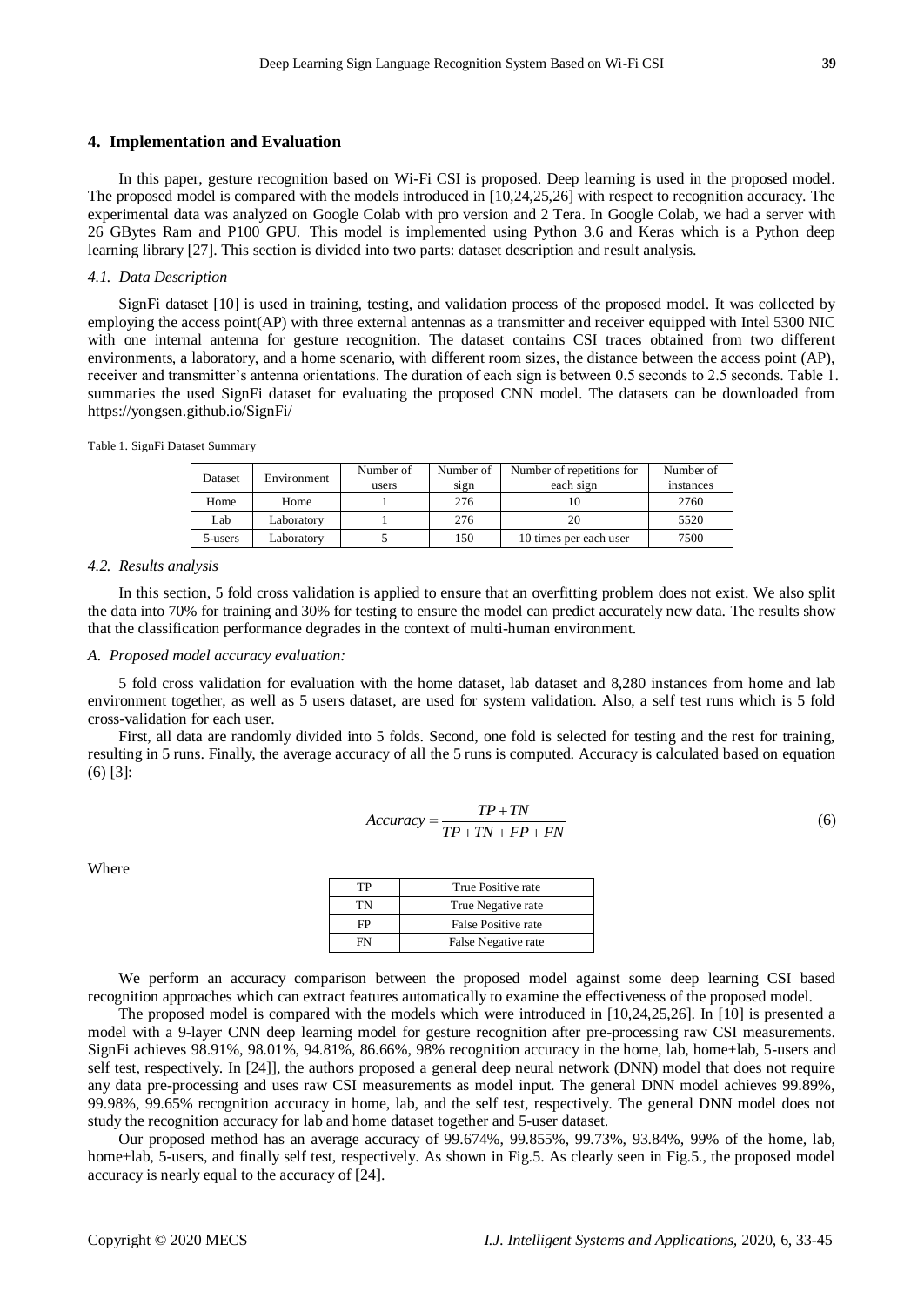## *B. Performance evaluation*

In this section, the evaluation of the proposed framework with respect to another deep learning technologies is introduced. There are two types of deep learning: LSTM and ABLSTM.

- Long Short Term Memory (LSTM): LSTM is the recurrent neural network architecture that overcomes the vanishing and exploding of the gradient problem. LSTM consists of a memory cell and three gates, an input gate, an output gate and a forget gate to remain important information with dependencies [25].
- Attention based Bidirectional Long Short-Term Memory (ABLSTM): It is a combination of Bidirectional Long Short-Term Memory (BLSTM) model and attention model. BLSTM processes sequential data in forward and backward directions because it has forward and backward Long Short Term Memory (LSTM) layers. So, informative features are automatically extracted. The role of attention model is that it assigns different weights to different features. More important features are given larger weights that make the overall performance better [26].

LSTM and ABLSTM work on time series data. As Wi-Fi CSI data are typical time series with temporal dependency, the LSTM and ABLSTM have achieved a remarkable performance for WiFI CSI based human activity recognition in [25] [26].

For comparison, We employ the schemes in LSTM model [25] and ABLSTM [26] for SignFi datasets. We use raw CSI amplitude and phase as the input feature vector to LSTM [25] that has one layer with 200 LSTM units. The LSTM method achieves an average accuracy of 74.06%, 49.82%, 76.92%, 56.9% and 63.5%, respectively for home, lab, home+lab, 5-users, and self test. We fed the raw CSI phase and amplitude into the attention based bidirectional long short-term memory model introduced in [26]. The ABLSTM achieves 95.44%, 96.2%, 94.94% , 73.83% ,70% recognition accuracy in the home, lab, home+lab , 5-users, and self-test, respectively. According to the result, the average recognition accuracy of our system is 99.674%, 99.855%, 99.73%, 93.84%, 99% of the home, lab, home+lab, 5-users, and self-test, respectively. The results are shown in Fig.5. Table 2. Summarizes the recognition accuracy of all approaches. It can be observed that the performance of all approaches in lab environment is higher than the home environment. This is due to the complexity of home environment. The proposed model outperforms other approaches due to automatic feature extractions as they are suitable to accurately recognize different sign gestures in complex environments.



Fig.5. The Recognition Accuracies of All Approaches for Different Datasets

Table 2. The Recognition Accuracies of the Proposed Framework Versus the Other Approaches

| Method           | Home    | Lab     | $Home+Lab$ | 5-users | Self Test |
|------------------|---------|---------|------------|---------|-----------|
| $SignFi$ [10]    | 98.91%  | 98.01%  | 94.81%     | 86.66%  | 98%       |
| General DNN [24] | 99.89%  | 99.98%  | -          | -       | 99.65%    |
| LSTM $[25]$      | 74.06%  | 76.33%  | 76.92%     | 56.9%   | 63.5%     |
| ABLSTM [26]      | 95.44%  | 96.2%   | 94.94%     | 73.83%  | 70%       |
| Proposed Method  | 99.674% | 99.855% | 99.73%     | 93.84%  | 99%       |

The performance evaluation is presented by using time consumption in training and testing processes, F-score, precision, sensitivity, the impact of pre-processing data, and some other features.

Time consumption of the proposed frameworks and the main SignFi system is listed in Table 3. SignFi takes 8.28ms to finish training and 0.62ms for testing. While LSTM model takes 7.2ms and 3ms for training and testing,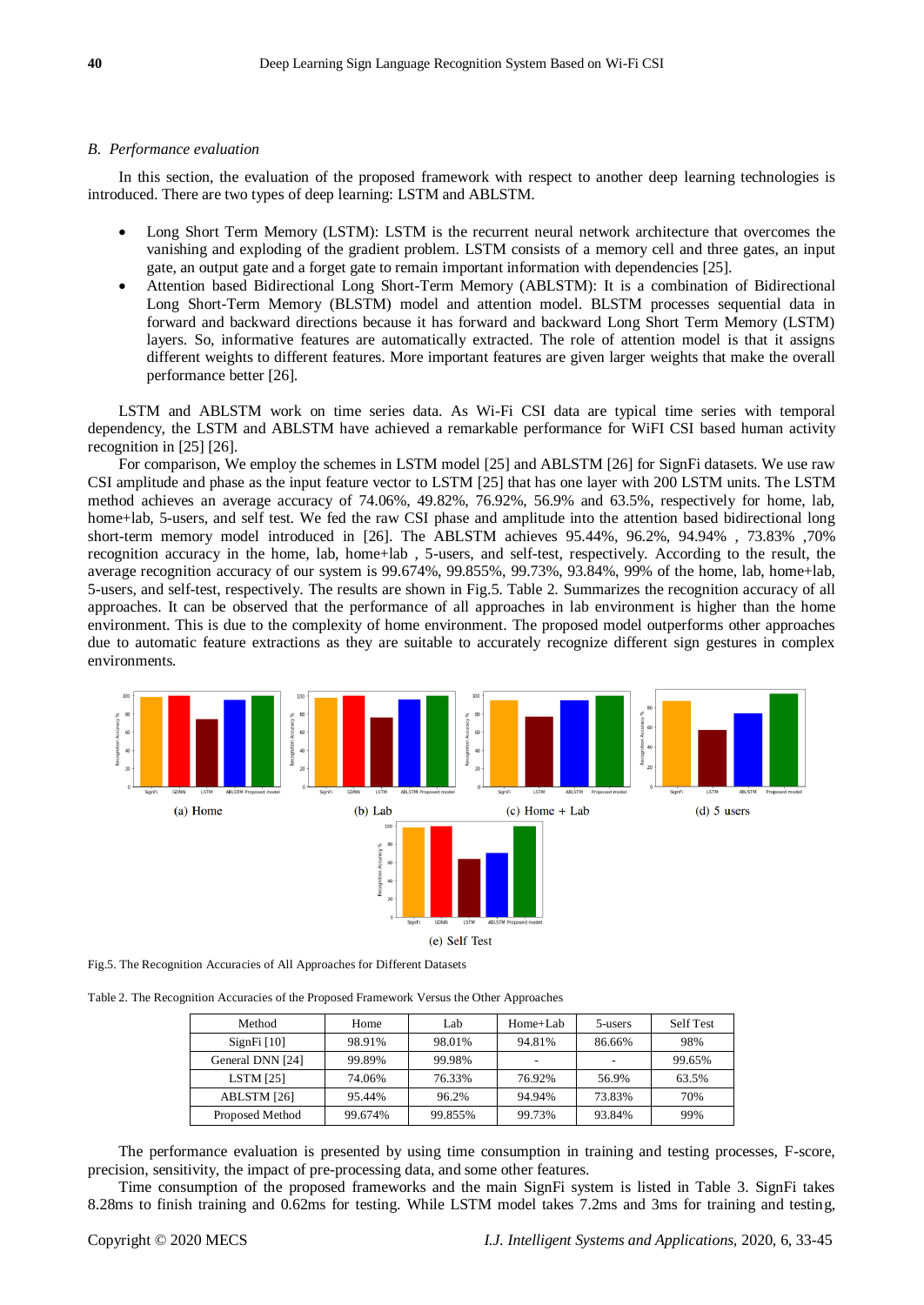respectively. ABLSTM takes 27.2ms for training which can be considered as a long training time among all approaches and 10ms for testing. The training time of the proposed CNN model is 1ms which is the shortest training time among all approaches while the testing time is 0.66ms which is nearly equal SignFi training time. With the above results, it can be concluded that the proposed model can be used for Wi-Fi CSI based sign gesture recognition in real-time since it achieves acceptable accuracy and its test time is small.

Table 3. The Training and Testing Time of All the Approaches

| Time          | $SignFi$ [10] | General<br><b>DNN</b> [24] | <b>LSTM</b> [25] | ABLSTM [26] | Proposed<br>Method |
|---------------|---------------|----------------------------|------------------|-------------|--------------------|
| Training (ms) | 8.28          |                            | 7. 7<br>ے .      | 27.2        |                    |
| Testing (ms)  | 0.62          | -                          |                  |             | 0.66               |

The proposed frameworks are evaluated based on the most performance metrics used Accuracy, F1-score, Precision, and Recall. These metrics expressed as shown in equation (7), (8), and (9) [3]

$$
F1-score = \frac{2TP}{2TP + FP + FN}
$$
\n<sup>(7)</sup>

$$
Precision = \frac{TP}{TP + FP}
$$
 (8)

$$
Recall(Sensitivity) = \frac{TP}{TP + FN}
$$
\n(9)

Table 4., Table 5. and Table 6. show the results for f1-score, accuracy, precision, and recall for LSTM, ABLSTM, and CNN frameworks, respectively in all standard environment. Fig.6. presents the recognition accuracy of the proposed CNN model for each environment by using 70% of data for training and 30% of data for testing.

Table 4. Performance of Lstm Model

| Method   | $Accuracy\%$ | F1-score% | Precision% | Recall% |
|----------|--------------|-----------|------------|---------|
| Home     | 89.61        | 89.3      | 91.1       | 89.6    |
| Lab      | 94.26        | 94.2      | 94.6       | 94.3    |
| Home+Lab | 89.05        | 88.8      | 90.2       | 89.00   |
| 5-users  | 65.02        | 65.3      | 68.7       | 65.00   |

Table 5. Performance of Ablstm Model

| Method     | $Accuracy\%$ | F1-score% | Precision% | Recall% |
|------------|--------------|-----------|------------|---------|
| Home       | 97.22        | 97.2      | 97.6       | 97.2    |
| Lab        | 97.16        | 97.00     | 97.2       | 97.2    |
| $Home+Lab$ | 94.48        | 94.3      | 95.2       | 94.5    |
| 5-users    | 71.11        | 71.6      | 74.6       |         |

Table 6. Performance of the Proposed Cnn Model

| Method   | $Accuracy\%$ | F1-score% | Precision% | Recall% |
|----------|--------------|-----------|------------|---------|
| Home     | 99.52        | 99.5      | 99.5       | 99.5    |
| Lab      | 99.8         | 99.8      | 99.8       | 99.8    |
| Home+Lab | 99.5         | 99.5      | 99.5       | 99.5    |
| 5-users  | 91.8         | 91.8      | 91.8       | 91.8    |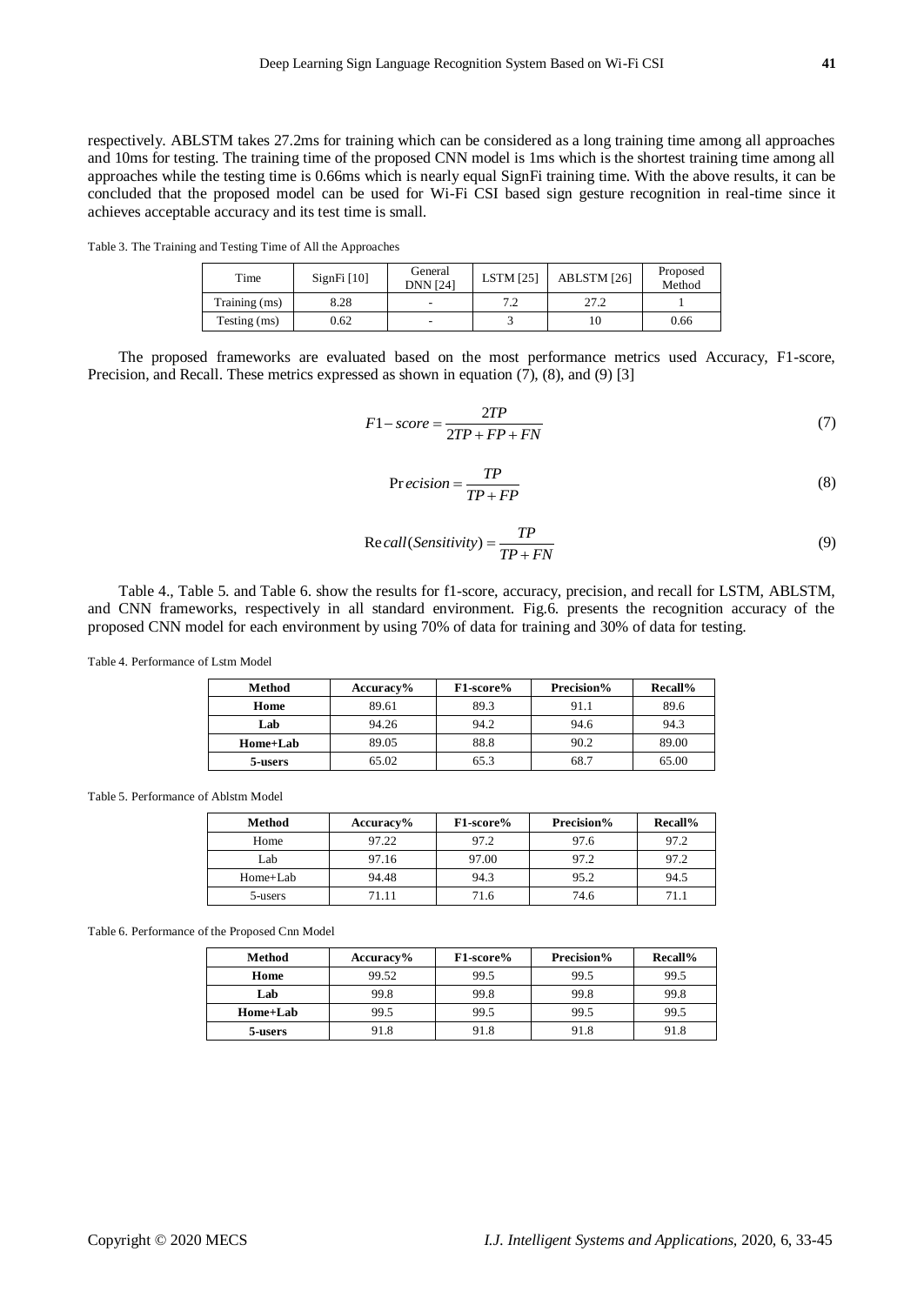

Fig.6. Leave-one-subject-out for proposed model

The impact of the data pre-processing phase in CNN framework is also studied. The accuracy of the framework with and without the pre-processing phase is shown in Fig.7. By using raw CSI amplitude and phase information as features. The recognition accuracy drops from 99.674% to 94.78% in the home dataset. In the lab dataset, the recognition accuracy drops from about 99.855% to 94.891%. Moreover, the recognition accuracy achieves 92.96% and 78.71% in home + lab, and 5-users datasets. So, the results confirm that amplitude noise removal and phase sanitization play a vital role in improving the performance of our proposed model.



Fig.7. Impact of preprocessing

The impact of CSI phase and amplitude on the performance of the proposed CNN model is also investigated. Fig.8. presents the recognition accuracies of the proposed CNN model with both CSI phase and amplitude values, with CSI phase values, and with CSI amplitude values in different environments. The highest recognition accuracy is obtained when we use CSI amplitude information only or CSI phase information only when the dataset is performed by a single user as in home, lab, and both home and lab datasets. Moreover, the performance of the model drops if we use the CSI phase or amplitude as features to 76.067% and 85.733%, respectively in the dataset collected from more than one user as in the 5-user dataset. So, to improve the recognition accuracy, we recommended the use of both CSI phase and amplitude information to extract a unique pattern of features for each sign word independent on the user that performs it.



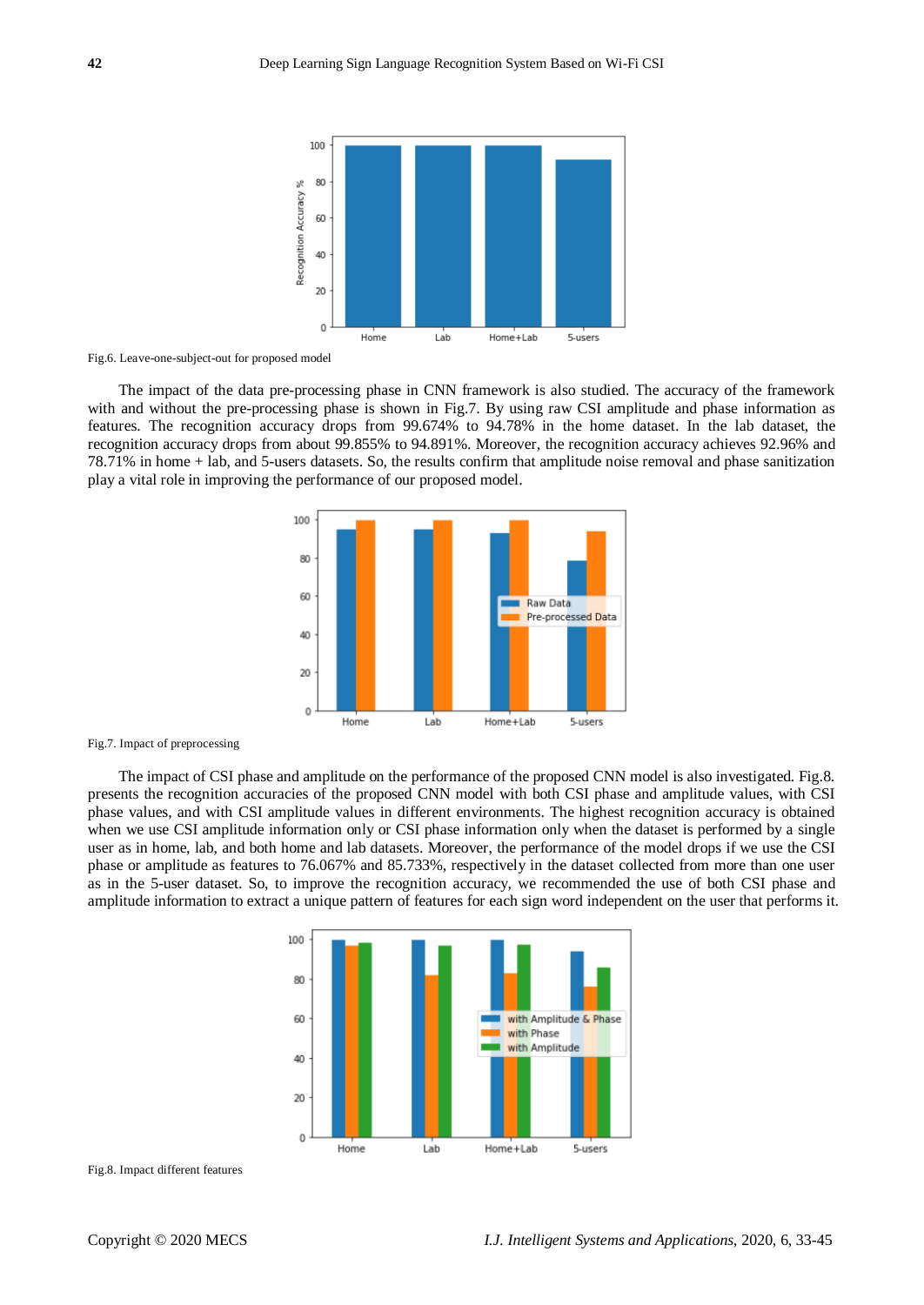The Impact of using different optimizers with the proposed CNN model on the performance metrics is also studied. The used optimizers are Adam [28] with 0.001 learning rate, AdaGrad [29] with 0.01 learning rate, AdaDelta [29] with 1.0 learning rate, AdaMax [29] with 0.002 learning rate, and Stochastic Gradient Descent with Momentum (SGDM) [23] with 0.02 learning rate and 0.9 momentum. Table 7., Table 8., Table 9., Table 10. and Table 11. show the effect of adam, AdAdaGrad, AdaDelta, AdaMax and SGDM. SGDM optimizer outperforms other optimizers. It achieves the highest results of Lab, Home+Lab, and 5 Users datasets. But, it is nearly equal to the results of AdaMax optimizer of Home environment.

| Method   | $Accuracy\%$ | F1-score% | Precision% | Recall% |
|----------|--------------|-----------|------------|---------|
| Home     | 98.91        | 99.5      | 99.5       | 99.5    |
| Lab      | 97.94        | 97.9      | 98.3       | 97.9    |
| Home+Lab | 98.31        | 98.3      | 98.6       | 98.3    |
| 5-users  | 81.42        | 81.8      | 84.1       | 81.4    |

Table 7. Performance of the Proposed Cnnmodel using Adam Optimizer

Table 8. Performance of the Proposed Cnn Model using Adagrad Optimize

| Method   | $Accuracy\%$ | F1-score% | Precision% | <b>Recall%</b> |
|----------|--------------|-----------|------------|----------------|
| Home     | 99.27        | 99.3      | 99.5       | 99.3           |
| Lab      | 97.52        | 97.5      | 98.00      | 97.5           |
| Home+Lab | 98.19        | 98.2      | 98.5       | 98.5           |
| 5-users  | 79.42        | 79.8      | 82.7       | 794            |

Table 9. Performance of the Proposed Cnn Model using Adadelta Optimizer

| Method   | Accuracy% | F1-score% | Precision% | Recall% |
|----------|-----------|-----------|------------|---------|
| Home     | 97.95     | 97.8      | 98.6       | 97.9    |
| Lab      | 98.85     | 98.8      | 99.00      | 98.9    |
| Home+Lab | 98.00     | 98.00     | 98.3       | 98.00   |
| 5-users  | 81.2      | 83.1      | 81.00      | 81.02   |

Table 10. Performance of the Proposed Cnn Model Using Adamax Optimizer

| Method   | Accuracy% | F1-score% | Precision% | Recall% |
|----------|-----------|-----------|------------|---------|
| Home     | 99.64     | 99.6      | 99.7       | 99.6    |
| Lab      | 97.77     | 97.7      | 98.1       | 97.8    |
| Home+Lab | 97.46     | 97.4      | 97.8       | 97.5    |
| 5-users  | 81.11     | 813       | 83.3       | 81.1    |

# **5. Conclusions and Future Works**

In this paper, a framework for a Wi-Fi CSI based gesture recognition system based on a Convolution Neural Network (CNN) as a classification algorithm is developed. Weighted moving average filter and phase sanitization are used for amplitude noise removal and removing phase offsets from raw CSI measurement, respectively to use them as base signals for the CNN classification algorithm. CNN is able to learn automatic features that represent the relationship between Wi-Fi CSI variance and sign gestures. The effectiveness of our proposed model is verified by comparing the recognition accuracy of our proposed model with other deep learning approaches. The proposed framework exceeds the other models. It achieves99.674%, 99.855% and 99.73% recognition accuracy at home, lab, and home+lab environment for 276 sign gestures collected by a single user, respectively. Moreover, the proposed model achieves 93.84% recognition accuracy for 7,500 samples performed by 5 users in a lab environment which means that our model is robust as it achieves acceptable accuracy in the context of multi-human environments The use of transfer learning techniques such as ResNet is considered as a future work.

# **References**

- [1] H. Abdelnasser, M. Youssef, and K. A. Harras,"Wigest A ubiquitous wifi-based gesture recognition system," in 2015 IEEE Conference on Computer Communications (INFOCOM). IEEE, 2015, pp. 1472–1480.
- [2] Y. Wang, K. Wu, and L. M. Ni, "Wifall: Device-free fall detection by wireless networks," IEEE Transactions on Mobile Computing, vol. 16, no. 2, pp. 581–594, 2016.
- [3] T. Z. Chowdhury, "Using wi-fi channel state information (csi) for human activity recognition and fall detection," Ph.D. dissertation, University of British Columbia, 2018.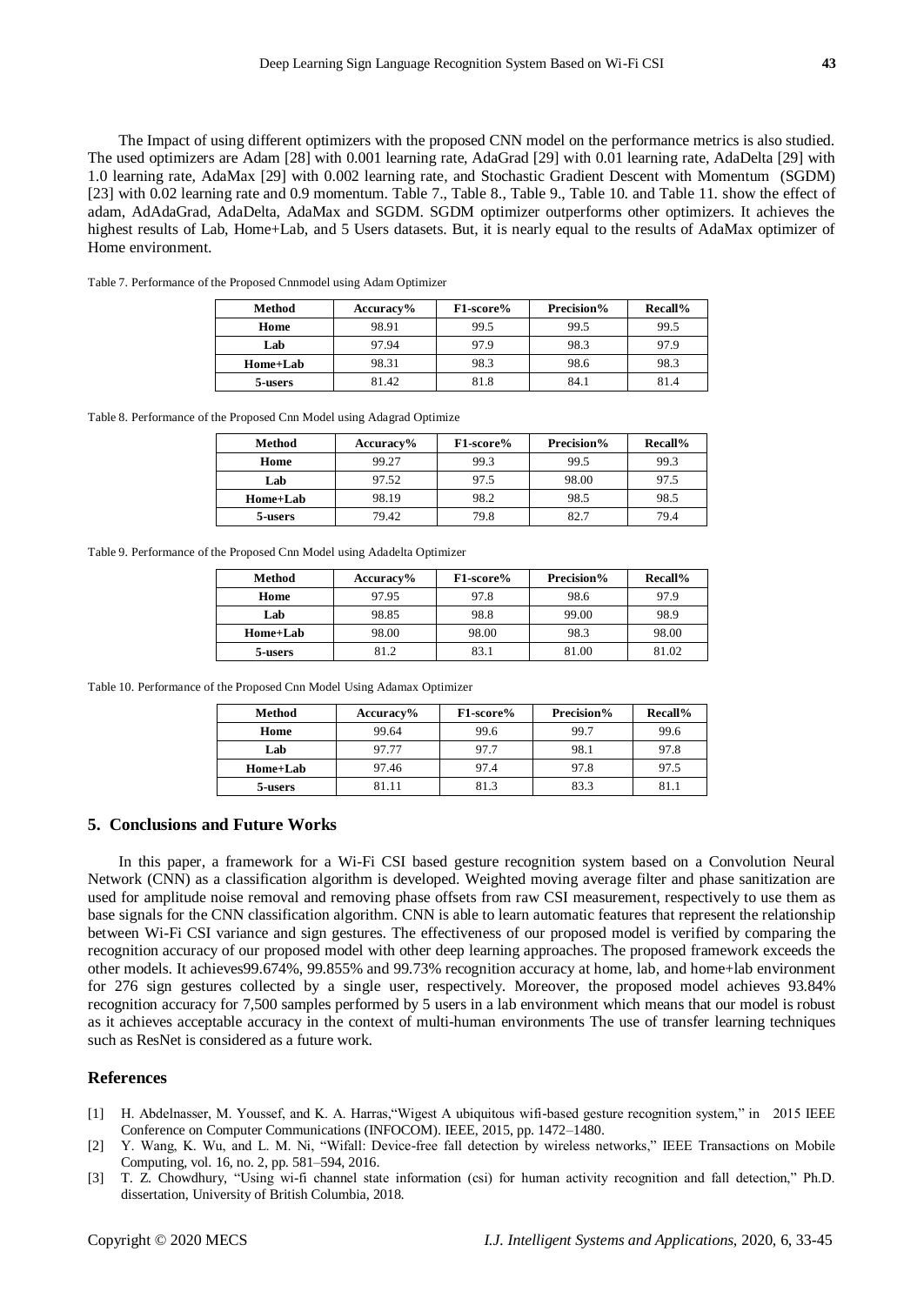- [4] S. Oprisescu, C. Rasche, and B. Su, "Automatic static hand gesture recognition using tof cameras," in 2012 Proceedings of the 20th European Signal Processing Conference (EUSIPCO). IEEE, 2012, pp.2748–2751.
- [5] Z. Zhang, "Microsoft kinect sensor and its effect," IEEE multimedia,vol. 19, no. 2, pp. 4–10, 201
- [6] U. of Washington. (2016) Signaloud demo. [Online]. Available: http://www.washington.edu/news/2016/04/12/uwundergraduate-teamwins-10000-lemelson-mit-student-prize-for-gloves-that-translate-signlanguage/
- [7] M. Scholz, S. Sigg, H. R. Schmidtke, and M. Beigl, "Challenges for device-free radio-based activity recognition," in Proceedings of the 3<sup>rd</sup> workshop on Context Systems, Design, Evaluation and Optimisation (CoSDEO 2011), in Conjunction with MobiQuitous, vol. 2011, 2011.
- [8] M. Al-qaness and F. Li, "Wiger: Wifi-based gesture recognition system," ISPRS International Journal of Geo-Information, vol. 5, no. 6, p. 92, 2016.
- [9] Q. Pu, S. Gupta, S. Gollakota, and S. Patel, "Whole-home gesture recognition using wireless signals," in Proceedings of the 19th annual international conference on Mobile computing & networking. ACM, 2013, pp. 27–38.
- [10] Y. Ma, G. Zhou, S. Wang, H. Zhao, and W. Jung, "Signfi: Sign language recognition using wifi," Proceedings of the ACM on Interactive, Mobile, Wearable and Ubiquitous Technologies, vol. 2, no. 1, p. 23, 2018.
- [11] J. Wang, D. Vasisht, and D. Katabi, "Rf-idraw: virtual touch screen in the air using rf signals," ACM SIGCOMM Computer Communication Review, vol. 44, no. 4, pp. 235–246, 2015.
- [12] S. Sigg, S. Shi, F. Buesching, Y. Ji, and L. Wolf, "Leveraging rf-channel fluctuation for activity recognition: Active and passive systems, continuous and rssi-based signal features," in Proceedings of International Conference on Advances in Mobile Computing & Multimedia, 2013, pp. 43–52.
- [13] W. Wang, A. X. Liu, M. Shahzad, K. Ling, and S. Lu, "Understanding and modeling of wifi signal based human activity recognition," in Proceedings of the 21st annual international conference on mobile computing and networking. ACM, 2015, pp. 65–76.
- [14] W. He, K. Wu, Y. Zou, and Z. Ming, "Wig: Wifi-based gesture recognition system," in 2015 24th International Conference on Computer Communication and Networks (ICCCN). IEEE, 2015, pp. 1–7.
- [15] H. Li, W. Yang, J. Wang, Y. Xu, and L. Huang, "Wifinger: talk to your smart devices with finger-grained gesture," in Proceedings of the 2016 ACM International Joint Conference on Pervasive and Ubiquitous Computing. ACM, 2016, pp. 250– 261.
- [16] Z. Tian, J. Wang, X. Yang, and M. Zhou, "Wicatch: a wi-fi based hand gesture recognition system," IEEE Access, vol. 6, pp. 16 911–16 923, 2018.
- [17] C. Wang, S. Chen, Y. Yang, F. Hu, F. Liu, and J. Wu, "Literature review on wireless sensing-wi-fi signal-based recognition of human activities," Tsinghua Science and Technology, vol. 23, no. 2, pp. 203–222, 2018.
- [18] C. Feng, S. Arshad, and Y. Liu, "Mais: Multiple activity identification system using channel state information of wifi signals," in International Conference on Wireless Algorithms, Systems, and Applications. Springer, 2017, pp. 419–432.
- [19] Y. Xie, Z. Li, and M. Li, "Precise power delay profiling with commodity wi-fi," IEEE Transactions on Mobile Computing, vol. 18, no. 6, pp. 1342–1355, 2018.
- [20] S. Liu, Y. Zhao, F. Xue, B. Chen, and X. Chen, "Deepcount: Crowd counting with wifi via deep learning," arXiv preprint arXiv:1903.05316, 2019.
- [21] C. Wu, Z. Yang, Z. Zhou, K. Qian, Y. Liu, and M. Liu, "Phaseu: Realtime los identification with wifi," in 2015 IEEE conference on computer communications (INFOCOM). IEEE, 2015, pp. 2038–2046.
- [22] C. Gao, Y. Li, and X. Zhang, "Livetag: Sensing human object interaction through passive chipless wifi tags," in 15th {USENIX} Symposium on Networked Systems Design and Implementation ({NSDI} 18), 2018, pp. 533–546.
- [23] L. Bottou, "Stochastic gradient descent tricks," in Neural networks: Tricks of the trade. Springer, 2012, pp. 421–436.
- [24] B. Wei, K. Li, C. Luo, W. Xu, and J. Zhang, "No need of data preprocessing: A general framework for radio-based device-free context awareness," arXiv preprint arXiv:1908.03398, 2019.
- [25] S. Yousefi, H. Narui, S. Dayal, S. Ermon, and S. Valaee, "A survey on behavior recognition using wifi channel state information," IEEE Communications Magazine, vol. 55, no. 10, pp. 98–104, 2017.
- [26] Z. Chen, L. Zhang, C. Jiang, Z. Cao, and W. Cui, "Wifi csi based passive human activity recognition using attention based blstm," IEEE Transactions on Mobile Computing, 2018.
- [27] A. Gulli and S. Pal, Deep learning with Keras. Packt Publishing Ltd, 2017.
- [28] D. P. Kingma and J. Ba, "Adam: A method for stochastic optimization," arXiv preprint arXiv:1412.6980, 2014.
- [29] M. D. Zeiler, "Adadelta: an adaptive learning rate method," arXiv preprint arXiv:1212.5701, 2012.

# **Authors' Profiles**



**Marwa R. Bastwesy** was born in 1994, Egypt.

She received the B.S. degree from Tanta university, Egypt, in June 2016. She is a demonstrator at the Department of Computers and Automatic Control Engineering, Faculty of Engineering, Tanta University, Egypt. Her research interests are in artificial intelligence, object detection and recognition, deep learning, device-free sensing, wireless networks.